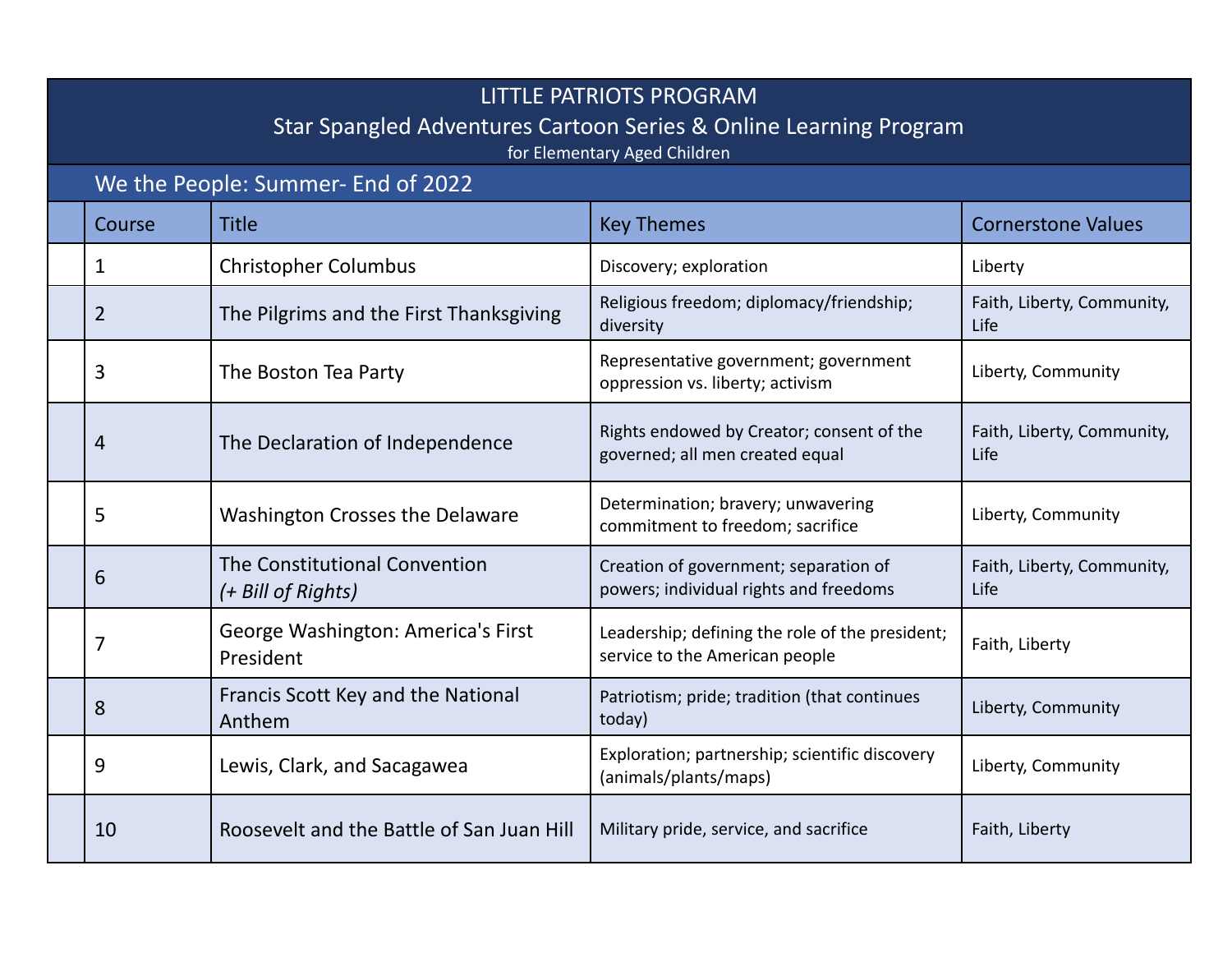|                                  | 11                                | <b>Our American Heroes</b>                                      | Honoring and thanking our<br>soldiers/military/veterans; mention WW2,<br>Korea, Vietnam, 9/11                        | Faith, Liberty                     |  |  |  |
|----------------------------------|-----------------------------------|-----------------------------------------------------------------|----------------------------------------------------------------------------------------------------------------------|------------------------------------|--|--|--|
|                                  | <b>Created Equal: Winter 2022</b> |                                                                 |                                                                                                                      |                                    |  |  |  |
|                                  | 12                                | Lincoln's Legacy<br>(Gettysburg Adress + 2nd Inaugural)         | America is a nation worth preserving and<br>fighting for; freedom and equality;<br>overcoming past sins              | Faith, Liberty, Community,<br>Life |  |  |  |
|                                  | 13                                | <b>Harriet Tubman</b>                                           | Perseverance; determination; activism                                                                                | Faith, Liberty, Community,<br>Life |  |  |  |
|                                  | 14                                | The End of Slavery                                              | Freedom; dignity of the person (people are<br>not property); self-determination                                      | Faith, Liberty, Community,<br>Life |  |  |  |
|                                  | 15                                | Jackie Robinson and the Integration of<br><b>Baseball</b>       | Bravery; importance of hard work and not<br>giving up on your dream; breaking barriers to<br>success                 | Liberty, Community, Life           |  |  |  |
|                                  | 16                                | The Civil Rights Movement: MLK, Rosa<br>Parks, and Ruby Bridges | Equality; content of character is more<br>important than color of skin; defending what<br>is right; bravery          | Faith, Liberty, Community,<br>Life |  |  |  |
|                                  | 17                                | <b>Equality for Women</b>                                       | Women have a right to participation in<br>government and society; women are different,<br>but equal to men; activism | Liberty, Community, Life           |  |  |  |
| Land of Opportunity: Spring 2023 |                                   |                                                                 |                                                                                                                      |                                    |  |  |  |
|                                  | 18                                | <b>Fulton's Steamboat</b>                                       | Innovation; creativity; Industrial Revolution<br>and changes in American industry; economic<br>opportunity           | Liberty, Community, Life           |  |  |  |
|                                  | 19                                | Morse's Telegraph and Edison's Electric<br>Light                | Innovation; creativity; communications and<br>connectivity; pushing forward through failure                          | Liberty, Community, Life           |  |  |  |
|                                  | 20                                | The Father of the Peanut Industry<br>(George Washington Carver) | Overcoming racism; innovation and ingenuity;<br>importance of education; reform of ag<br>industry and sustainability | Faith, Liberty, Community,<br>Life |  |  |  |
|                                  | 21                                | Ellis Island                                                    | Diversity; melting pot; legal immigration                                                                            | Faith, Liberty, Community,<br>Life |  |  |  |